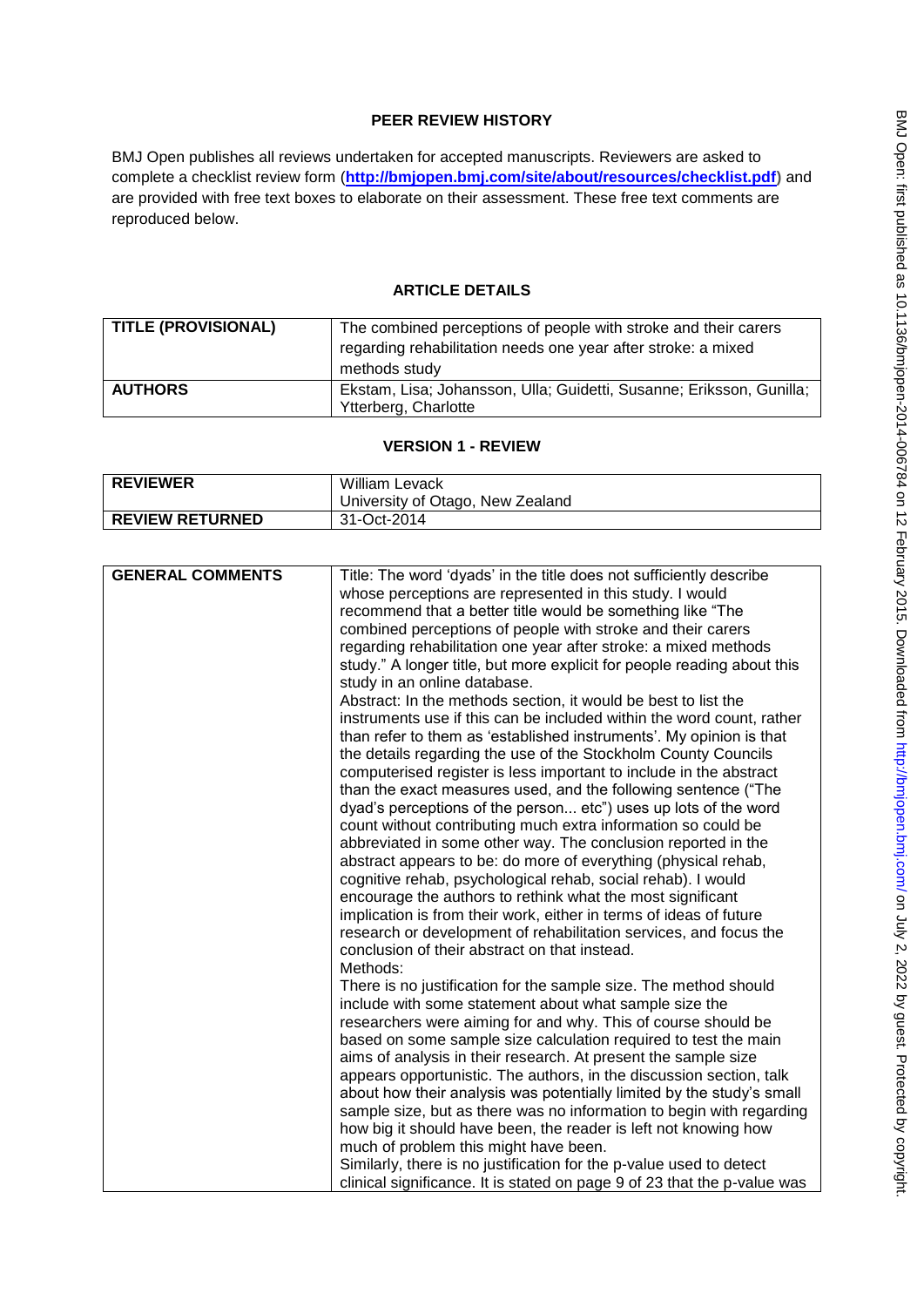| adjusted to <0.01 to accommodate multiple comparisons, but this<br>requires further explanation. Why was a p-value of 0.005 or 0.02 not<br>chosen? Also, in the section on 'Caregivers perceived less caregiver<br>burden in dyads where rehabilitation needs were met' (p. 13 or 23) a<br>p-value of 0.03 is presented as it if *was* statistically significant,<br>conflicting with the p-value of <0.01 reported in the methods.<br>Decisions about p-values and how they were used to determine<br>statistically significant differences needs to be clarified and used<br>consistently because otherwise this study is at much higher risk of<br>bias. |
|-------------------------------------------------------------------------------------------------------------------------------------------------------------------------------------------------------------------------------------------------------------------------------------------------------------------------------------------------------------------------------------------------------------------------------------------------------------------------------------------------------------------------------------------------------------------------------------------------------------------------------------------------------------|
| Like the authors, I found many of the results unsurprising: people<br>who have more severe strokes are more likely to have an unmet<br>rehabilitation needs a year after stroke, and carers of these people<br>are more likely to report caregiver burden.<br>The data on people having or not having 'strategies to overcome the<br>difficulties they experience' needs to be carefully interpreted.<br>Currently the results read as follows: people who develop more<br>strategies to overcome the difficulties they experience from stroke<br>are less likely to have unmet rehabilitation needs a year after stroke.                                   |
| However, if people who have unmet rehabilitation needs are also the<br>people more likely to have had severe strokes, then the difficulties<br>they experience will be much more *challenging* in general than the<br>difficulties experience by people who have met rehabilitation needs.<br>Severity of stroke is therefore a confounding variable and needs to<br>be accommodated in this analysis - or acknowledged as a limitation<br>of the analysis. I worry about the results being interpreted as<br>implying that people who don't try hard enough have a worse stroke<br>outcome (i.e. victim blaming). Statements from people with stroke       |
| regarding lack of willpower might reflect the devastating nature of<br>severe stroke rather than a personality deficit. It's also easy to<br>retrospectively talk about one's personal determination if one stroke<br>outcome has been successful!<br>Another limitation of this study is the lack of information on how<br>much support (and/or interference) people with stroke received<br>when completing the questionnaires. A large number of these                                                                                                                                                                                                   |
| people would have had communicative and/or cognitive<br>impairments. I assume some facilitation was used to help people<br>with stroke expressed their views, in which case this facilitation<br>should be made explicit (who helped; how they helped etc). If no<br>facilitation occurred than some people with stroke would have been<br>excluded from the study due to the nature of their impairments,<br>which would be another limitation worth discussing. In my<br>experience, it is difficult in particular to collect sense of coherence                                                                                                          |
| data with people who have significant cognitive or communicative<br>impairments because the questions in this measure require a high<br>level of abstract interpretation. These kinds of issues ought to be<br>discussed in the methods and discussion of the paper.<br>One final issue that made interpretation of this study difficult (for me)<br>was trying to understand what was meant by having a perception of<br>met versus unmet 'rehabilitation needs'. The implication of collecting<br>data on met versus unmet rehabilitation needs is that this is different                                                                                 |
| than collecting data on, for instance, having versus not having<br>significant disabilities after stroke or having versus not having<br>significant problems after stroke - that something else is being<br>measured here. 'Met/unmet rehabilitation needs' as an outcome<br>variable might partly reflect the severity of residual impairments or<br>disability after stroke AND partly reflect people expectations<br>regarding what rehabilitation services ought to offered or what health<br>outcomes ought to be achieved through rehabilitation and this in                                                                                          |
| turn may partly reflect people's perspective on the degree of                                                                                                                                                                                                                                                                                                                                                                                                                                                                                                                                                                                               |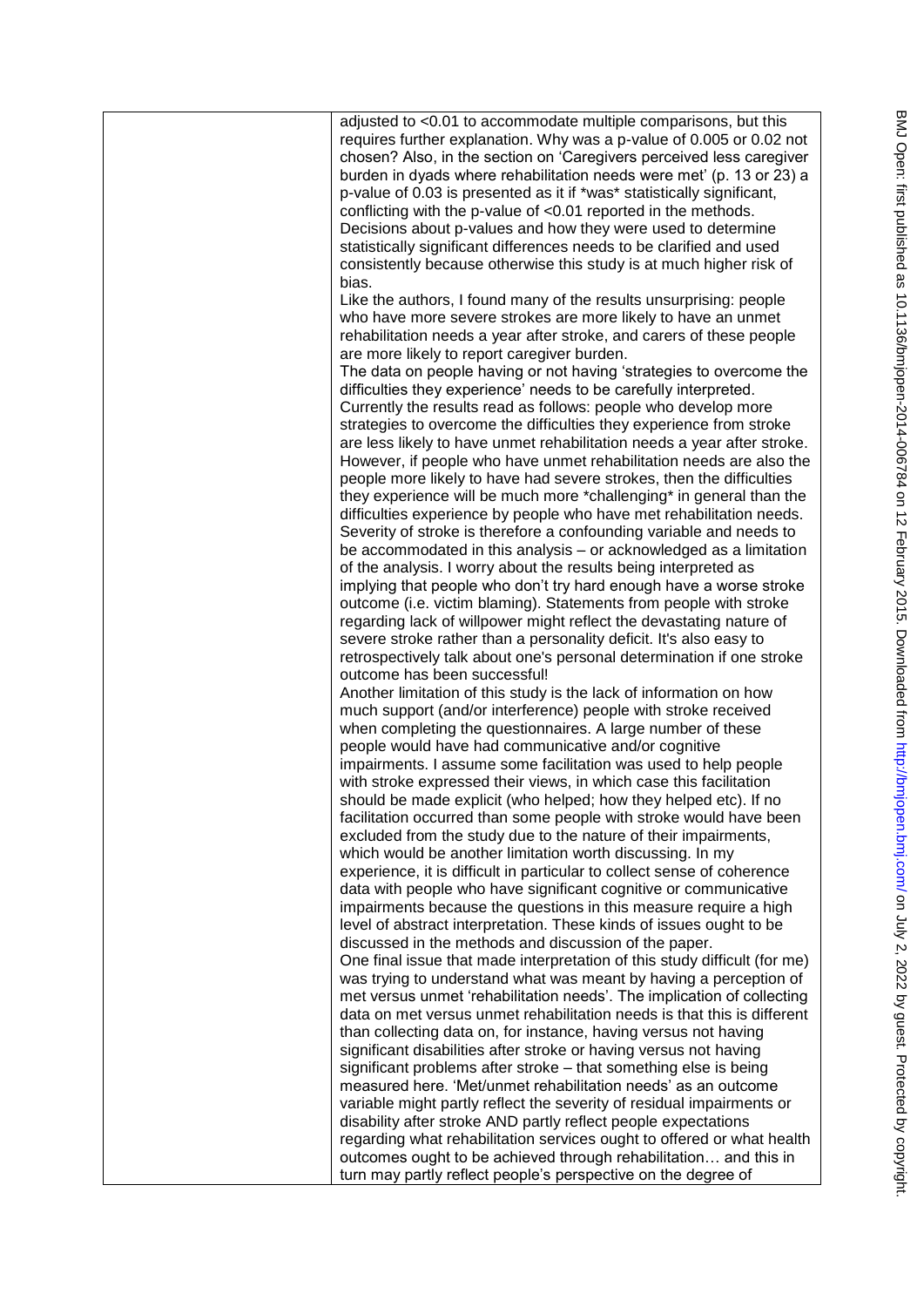| <b>REVIEWER</b>        | Niki Chouliara           |
|------------------------|--------------------------|
|                        | University of Nottingham |
|                        | United Kingdom           |
| <b>REVIEW RETURNED</b> | 16-Nov-2014              |

| <b>GENERAL COMMENTS</b> | This is an interesting and timely paper highlighting the need to<br>consider both patients' and carers' perspectives in planning<br>rehabilitation interventions. This is a relatively under researched<br>topic and an important area for improvement in stroke rehabilitation<br>practice. I believe, however, that the paper would benefit from some<br>improvements particularly with regards to the presentation of<br>findings.                                                                                                                                                                                                             |
|-------------------------|---------------------------------------------------------------------------------------------------------------------------------------------------------------------------------------------------------------------------------------------------------------------------------------------------------------------------------------------------------------------------------------------------------------------------------------------------------------------------------------------------------------------------------------------------------------------------------------------------------------------------------------------------|
|                         | Data collection                                                                                                                                                                                                                                                                                                                                                                                                                                                                                                                                                                                                                                   |
|                         | Page 7, line 52. This question seems to ask participants to think of<br>hypothetical strategies that they could use in the future to improve<br>performance. Could you please clarify whether they were actually<br>asked to comment on strategies they already had in place?                                                                                                                                                                                                                                                                                                                                                                     |
|                         | Page 8, line 3. "Questions were either written down by participants<br>or answered orally". I think it would be useful to clarify the proportion<br>of participants responding orally or in writing. In my opinion,<br>participants completing a self-report survey including open ended<br>questions is not an interview. Could you please provide more<br>information on how the interviews were conducted by research<br>assistants? Did they have any flexibility in wording/ sequencing<br>questions? Was there any room for the interviewer to encourage<br>further clarification of ambiguous answers or elaboration of brief<br>comments? |
|                         | Analysis<br>Page 9, line 55. Could you please clarify how the coding proceeded<br>and whether categories were formed inductively or deductively?<br>Similarly, I think more information is needed on how you integrated<br>data from different sources.                                                                                                                                                                                                                                                                                                                                                                                           |
|                         | <b>Results</b><br>I think this section might be easier to follow if you used a figure or<br>template to summarise the results of content analysis to allow the<br>reader to get an overview of the key findings.<br>Page 13, line 3. "This finding can be compared against those with<br>unmet rehabilitation needs who did not have strategies to overcome<br>the difficulties they experienced". Was that the case for all 25<br>respondents who reported unmet needs?                                                                                                                                                                          |
|                         | <b>Discussion</b>                                                                                                                                                                                                                                                                                                                                                                                                                                                                                                                                                                                                                                 |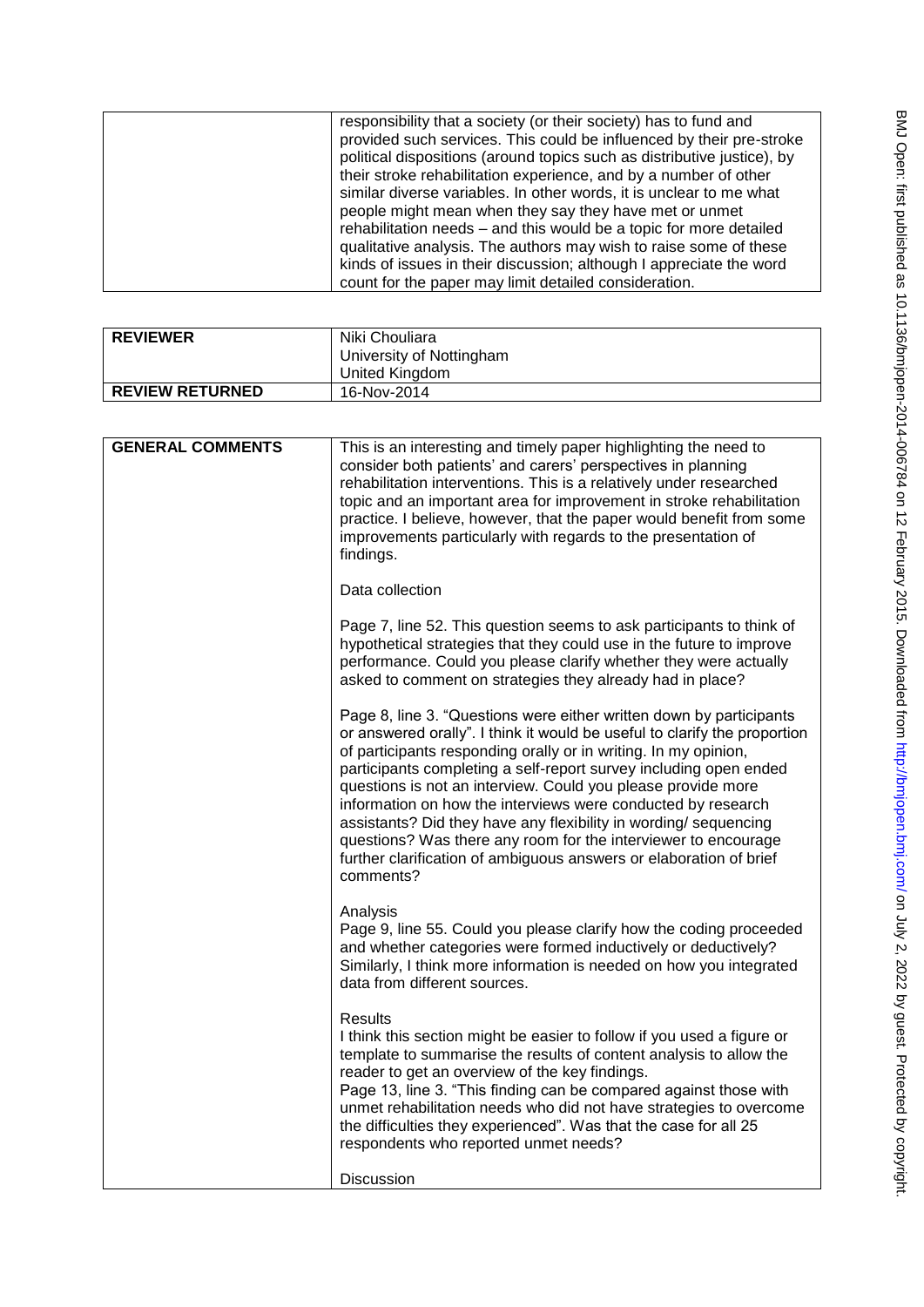| Page 15 - 23 "Perceived stroke related difficulties were less severe<br>in dyads which reported met rehab needs.<br>-"More major life events were reported in the qualitative data", "met<br>rehabilitation needs were associated with more coping strategies"-<br>"met rehabilitation needs were associated with less severe stroke"<br>(abstract)                                                                                                                                                                                                                                                                                                                                                                                                                                                                                                                 |
|---------------------------------------------------------------------------------------------------------------------------------------------------------------------------------------------------------------------------------------------------------------------------------------------------------------------------------------------------------------------------------------------------------------------------------------------------------------------------------------------------------------------------------------------------------------------------------------------------------------------------------------------------------------------------------------------------------------------------------------------------------------------------------------------------------------------------------------------------------------------|
| I find that you tend to describe your qualitative findings in<br>quantitative terms without, however, presenting any indication of the<br>prevalence of each theme. I would suggest replacing vague<br>quantifiers such as "several persons" with the actual number or<br>proportion of participants who endorsed each theme. I think the<br>content analysis approach could actually facilitate this process.                                                                                                                                                                                                                                                                                                                                                                                                                                                      |
| Page 17 - line 30. "Data from open ended questions was not rich<br>enough to compare the partners in dyads" -Why do you think that<br>was the case considering you had a sample of 86 participants?                                                                                                                                                                                                                                                                                                                                                                                                                                                                                                                                                                                                                                                                 |
| As a general comment I would suggest clarifying how you define<br>stroke severity. As far as I am concerned the Barthel index is an<br>established measure of ability to perform activities of daily living and<br>not of stroke impairment per se. You don't provide any information<br>on whether this was actually the first or recurrent stroke or whether<br>participants had previously received rehabilitation. I would have<br>thought this lack of information would pose difficulties in<br>understanding the relationship between stroke severity and<br>satisfaction with rehabilitation. I would also be interested in your own<br>hypotheses about this association in the discussion section. Did you<br>look at whether patients' function improved over the year and<br>whether changes were related to their satisfaction with<br>rehabilitation? |
| I think the considerable discrepancy between carers' and patients'<br>ratings (35% of dyads) is an interesting finding which is not however<br>discussed. Would you have any hypotheses as to the source of this<br>discrepancy?                                                                                                                                                                                                                                                                                                                                                                                                                                                                                                                                                                                                                                    |
| It might be useful to provide more information on what rehabilitation<br>your participants received and whether your sample reflected the<br>typical casemix for these services, in order to allow your readers<br>assess the transferability/ relevance of your findings to other<br>groups/contexts.                                                                                                                                                                                                                                                                                                                                                                                                                                                                                                                                                              |

# **VERSION 1 – AUTHOR RESPONSE**

Reviewer's comment

Title: The word 'dyads' in the title does not sufficiently describe whose perceptions are represented in this study. I would recommend that a better title would be something like "The combined perceptions" of people with stroke and their carers regarding rehabilitation one year after stroke: a mixed methods study." A longer title, but more explicit for people reading about this study in an online database. Authors' response

The title has been changed according to the suggestion.

Reviewer's comment

Abstract: In the methods section, it would be best to list the instruments use if this can be included within the word count, rather than refer to them as 'established instruments'. My opinion is that the details regarding the use of the Stockholm County Councils computerised register is less important to include in the abstract than the exact measures used, and the following sentence ("The dyad's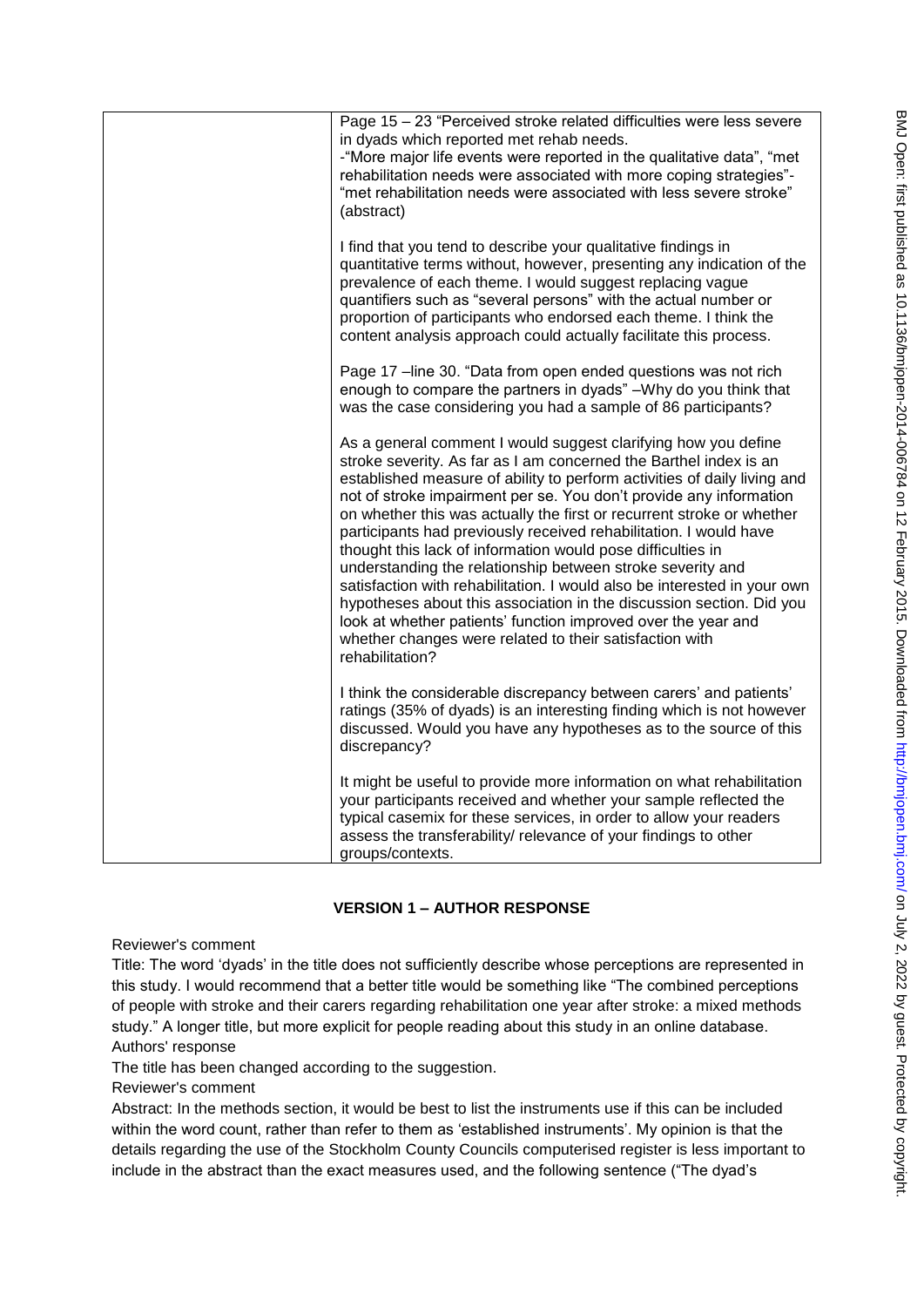perceptions of the person... etc") uses up lots of the word count without contributing much extra information so could be abbreviated in some other way. The conclusion reported in the abstract appears to be: do more of everything (physical rehab, cognitive rehab, psychological rehab, social rehab). I would encourage the authors to rethink what the most significant implication is from their work, either in terms of ideas of future research or development of rehabilitation services, and focus the conclusion of their abstract on that instead.

# Authors' response

The abstract has been altered according to the suggestions i.e., the instruments have been listed and the conclusion altered to highlight the most significant implications.

### Reviewer's comment

#### Methods:

There is no justification for the sample size. The method should include with some statement about what sample size the researchers were aiming for and why. This of course should be based on some sample size calculation required to test the main aims of analysis in their research. At present the sample size appears opportunistic. The authors, in the discussion section, talk about how their analysis was potentially limited by the study's small sample size, but as there was no information to begin with regarding how big it should have been, the reader is left not knowing how much of problem this might have been.

### Authors' response

This study is based on secondary analyses of results from an observational study of the rehabilitation process during one year after stroke. Consequently the sample size was not determined based on the present study and no power calculation has been performed.

### Reviewer's comment

Similarly, there is no justification for the p-value used to detect clinical significance. It is stated on page 9 of 23 that the p-value was adjusted to <0.01 to accommodate multiple comparisons, but this requires further explanation. Why was a p-value of 0.005 or 0.02 not chosen? Also, in the section on ‗Caregivers perceived less caregiver burden in dyads where rehabilitation needs were met' (p. 13 or 23) a p-value of 0.03 is presented as it if \*was\* statistically significant, conflicting with the p-value of <0.01 reported in the methods. Decisions about p-values and how they were used to determine statistically significant differences needs to be clarified and used consistently because otherwise this study is at much higher risk of bias.

# Authors' response

The p value was set at <0.01 since it is a level of significance commonly chosen (instead of <0.05) to adjust for multiple comparisons. The reviewer correctly points out an erroneous p-value in the results section on 'Caregivers perceived less caregiver burden in dyads where rehabilitation needs were met'. The correct p value should be 0.003 and not 0.03. The p value has been corrected in the manuscript.

# Reviewer's comment

Like the authors, I found many of the results unsurprising: people who have more severe strokes are more likely to have an unmet rehabilitation needs a year after stroke, and carers of these people are more likely to report caregiver burden.

The data on people having or not having 'strategies to overcome the difficulties they experience' needs to be carefully interpreted. Currently the results read as follows: people who develop more strategies to overcome the difficulties they experience from stroke are less likely to have unmet rehabilitation needs a year after stroke. However, if people who have unmet rehabilitation needs are also the people more likely to have had severe strokes, then the difficulties they experience will be much more \*challenging\* in general than the difficulties experience by people who have met rehabilitation needs. Severity of stroke is therefore a confounding variable and needs to be accommodated in this analysis – or acknowledged as a limitation of the analysis. I worry about the results being interpreted as implying that people who don't try hard enough have a worse stroke outcome (i.e. victim blaming). Statements from people with stroke regarding lack of willpower might reflect the devastating nature of severe stroke rather than a personality deficit. It's also easy to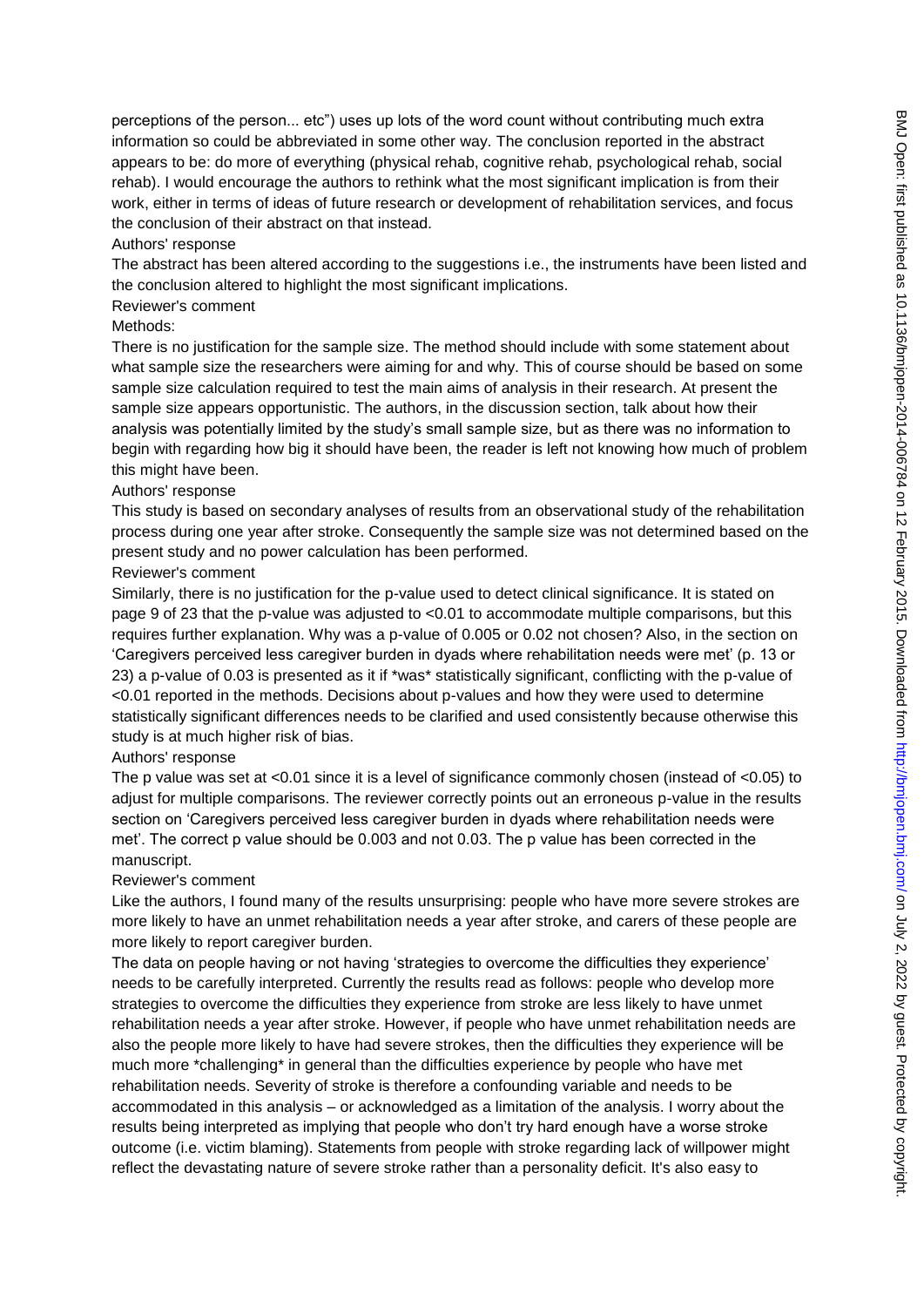retrospectively talk about one's personal determination if one stroke outcome has been successful! Authors' response

We agree with the reviewer that it can be considered as a limitation that we do not know how the different variables interact. A larger sample size would have allowed the testing of the variables in a multivariate analysis or in subgroups with regard to disease severity. This limitation has now been addressed in the manuscript, discussion section, fifth paragraph. The following text has been added: Another limitation is the small sample size which did not allow for analyses of plausible interactions between the different variables.

#### Reviewer's comment

Another limitation of this study is the lack of information on how much support (and/or interference) people with stroke received when completing the questionnaires. A large number of these people would have had communicative and/or cognitive impairments. I assume some facilitation was used to help people with stroke expressed their views, in which case this facilitation should be made explicit (who helped; how they helped etc). If no facilitation occurred than some people with stroke would have been excluded from the study due to the nature of their impairments, which would be another limitation worth discussing. In my experience, it is difficult in particular to collect sense of coherence data with people who have significant cognitive or communicative impairments because the questions in this measure require a high level of abstract interpretation. These kinds of issues ought to be discussed in the methods and discussion of the paper.

#### Authors' response

Data from people with stroke was collected by means of interviews which made it possible to explain how the questionnaires were to be filled out and make sure that they understood the questions correctly. Nevertheless, as the reviewer correctly points out, the sense of coherence data have missing values, depicted in table 2. To clarify the data-collection procedure the following has been added in the methods section first paragraph, added text in yellow:

After informed consent, the baseline assessment within the first week after stroke and follow-ups at 3, 6 and 12 months after stroke onset were carried out, mainly during home visits through structured (questionnaires) and semi-structured (open-ended questions) interviews, by a research assistant (i.e. a purposely trained occupational therapist or a physiotherapist).

#### Reviewer's comment

One final issue that made interpretation of this study difficult (for me) was trying to understand what was meant by having a perception of met versus unmet 'rehabilitation needs'. The implication of collecting data on met versus unmet rehabilitation needs is that this is different than collecting data on, for instance, having versus not having significant disabilities after stroke or having versus not having significant problems after stroke – that something else is being measured here. 'Met/unmet rehabilitation needs' as an outcome variable might partly reflect the severity of residual impairments or disability after stroke AND partly reflect people expectations regarding what rehabilitation services ought to offered or what health outcomes ought to be achieved through rehabilitation… and this in turn may partly reflect people's perspective on the degree of responsibility that a society (or their society) has to fund and provided such services. This could be influenced by their pre-stroke political dispositions (around topics such as distributive justice), by their stroke rehabilitation experience, and by a number of other similar diverse variables. In other words, it is unclear to me what people might mean when they say they have met or unmet rehabilitation needs – and this would be a topic for more detailed qualitative analysis. The authors may wish to raise some of these kinds of issues in their discussion; although I appreciate the word count for the paper may limit detailed consideration. Authors' response

We fully agree with the reviewer that more knowledge is needed on what issues underlie the perceptions of met versus unmet needs.

The limitation in word count limits detailed elaboration but the following text in yellow has been added in the discussion section, fifth paragraph:

Future studies would benefit from more in-depth knowledge on the characteristics of rehabilitation needs and qualitative studies on the dyad's expectations for post-stroke rehabilitation.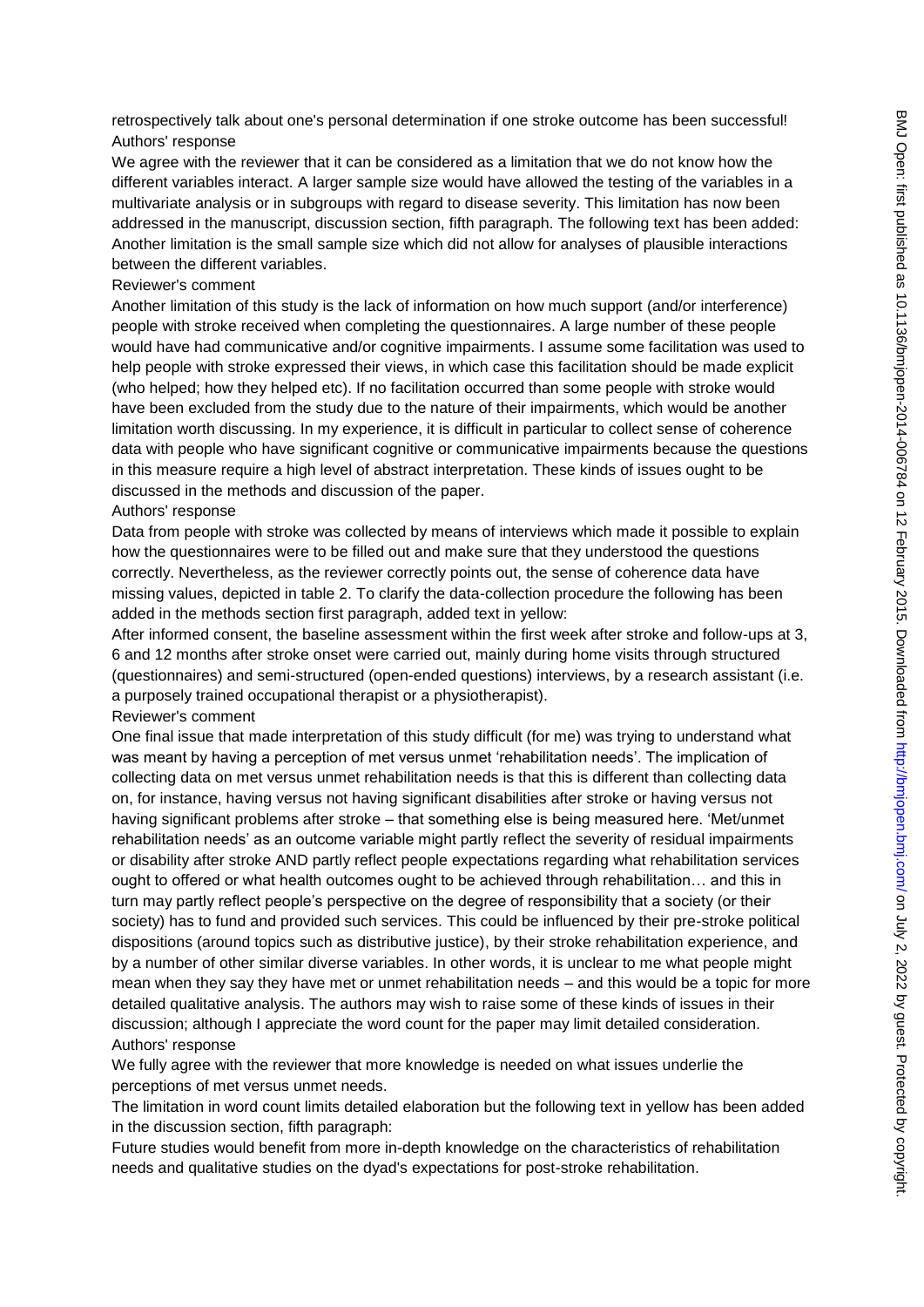Comments from Rewiever 2 Reviewer's comment

Data collection

Page 7, line 52. This question seems to ask participants to think of hypothetical strategies that they could use in the future to improve performance. Could you please clarify whether they were actually asked to comment on strategies they already had in place? Authors' response

The participants were not specifically asked to comment on strategies . The questions were framed as: '1a) how do you think your daily activities work for you today? 1b) is there anything that has changed (mention three examples of activities that have become harder to perform)? 2) Do you have any thoughts about how this (activities that have changed) might work better, such as how you could solve the problem?'

In their answers some of the participants described strategies that they were already using and some described thoughts about the future and ideas for strategies or solutions.

### Reviewer's comment

Page 8, line 3. "Questions were either written down by participants or answered orally". I think it would be useful to clarify the proportion of participants responding orally or in writing. In my opinion,

participants completing a self-report survey including open ended questions is not an interview. Could you please provide more information on how the interviews were conducted by research assistants? Did they have any flexibility in wording/ sequencing questions? Was there any room for the

interviewer to encourage further clarification of ambiguous answers or elaboration of brief comments? Authors' response

The reviewer has identified an important error in the text. All the persons with stroke answered the questions orally and their answers were written down by the research assistants. The caregivers also mainly answered the questions orally and their answers were written down by the research assistants but in some cases, if the caregiver was not present during the home visit, a questionnaire was left for the caregiver and was to be returned by post in a stamped envelope. The procedure has been clarified in the manuscript, methods section/persons with stroke, paragraph 4:

The answers to the questions were answered orally by the participant and then written down by the research assistant.

And methods section/informal caregiver, paragraph 3:

The answers to the questions were mainly answered orally by the participant and then written down by the research assistant or in some cases written down by the caregiver.

Reviewer's comment

Analysis

Page 9, line 55. Could you please clarify how the coding proceeded and whether categories were formed inductively or deductively? Similarly, I think more information is needed on how you integrated data from different sources.

# Authors' response

We have now clarified, under data analysis, second paragraph, how the coding proceeded and how the data from different sources were integrated. In order to help the reader to get an overview of the analysis process and the key findings a new table has been added.

# Reviewer's comment

Results

I think this section might be easier to follow if you used a figure or template to summarise the results of content analysis to allow the reader to get an overview of the key findings.

# Authors' response

A table has been added to the manuscript.

Reviewer's comment

Page 13, line 3. "This finding can be compared against those with unmet rehabilitation needs who did not have strategies to overcome the difficulties they experienced". Was that the case for all 25 respondents who reported unmet needs?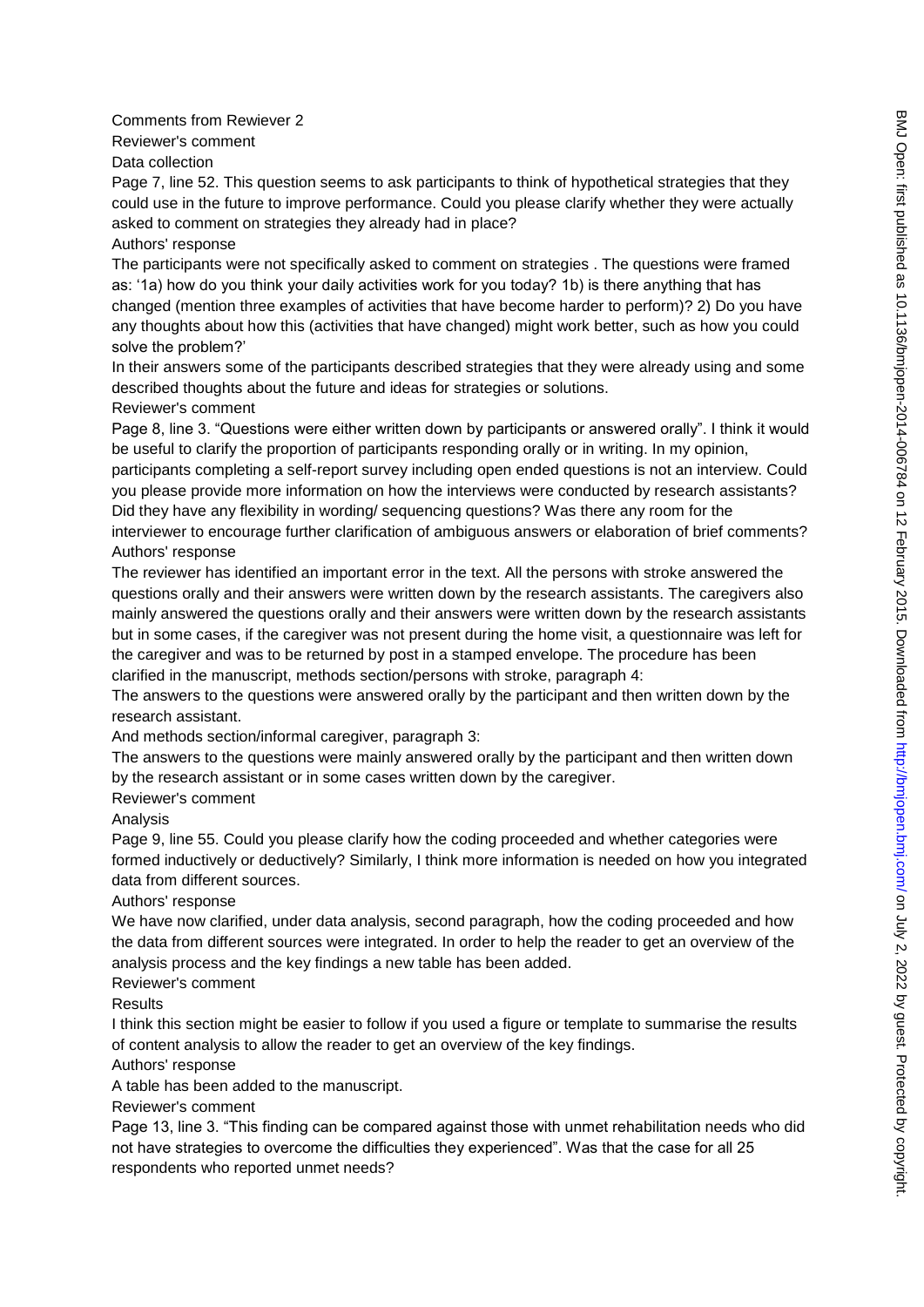Authors' response

This was the case for all 25 respondents who reported unmet needs.

Reviewer's comment

Discussion

Page 15 – 23 "Perceived stroke related difficulties were less severe in dyads which reported met rehab needs.

- "More major life events were reported in the qualitative data", "met rehabilitation needs were associated with more coping strategies"-"met rehabilitation needs were associated with less severe stroke" (abstract)

I find that you tend to describe your qualitative findings in quantitative terms without, however, presenting any indication of the prevalence of each theme. I would suggest replacing vague quantifiers such as "several persons" with the actual number or proportion of participants who endorsed each theme. I think the content analysis approach could actually facilitate this process. Authors' response

The qualitative results illustrate the core findings from the majority of the participants. To clarify this we have altered "several" to "most" in the results section.

Reviewer's comment

Page 17 –line 30. "Data from open ended questions was not rich enough to compare the partners in dyads‖ –Why do you think that was the case considering you had a sample of 86 participants? Authors' response

Data-collection comprised a wide range of assessments, mainly questionnaires and tests. The qualitative open-ended question was the first question in the test battery and the answers were not tape recorded but written down. This may be one explanation for why the answers were not so exhaustive. It is also possible that those of the caregivers who were not interviewed but wrote down their answers may have been brief in their replies.

Reviewer's comment

As a general comment I would suggest clarifying how you define stroke severity. As far as I am concerned the Barthel index is an established measure of ability to perform activities of daily living and not of stroke impairment per se. You don't provide any information on whether this was actually the first or recurrent stroke or whether participants had previously received rehabilitation. I would have thought this lack of information would pose difficulties in understanding the relationship between stroke severity and satisfaction with rehabilitation. I would also be interested in your own hypotheses about this association in the discussion section. Did you look at whether patients' function improved over the year and whether changes were related to their satisfaction with rehabilitation? Authors' response

The Barthel Index has been examined in relation to the Scandinavian Stroke Scale (SSS) and the National Institutes of Health Stroke Scale (NIHSS), and been found to have excellent agreement when categorized (ref 20). Information on previous stroke has been added in the results section: In the sample, 22 (26%) had experienced a previous stroke.

We do not have information on whether the participants had any previous experience from rehabilitation, in conjunction with previous stroke or any other condition. In table 2 we present information on the amount of rehabilitation the participants had used after stroke onset and as stated in the manuscript there were no differences in perception of rehabilitation needs with regard to the use of rehabilitation services.

The present study has a cross-sectional design. We agree with the reviewer that it would have been interesting to explore changes in functioning over time and plausible associations with the perceptions of rehabilitation needs but this would have required a larger sample size.

### Reviewer's comment

I think the considerable discrepancy between carers' and patients' ratings (35% of dyads) is an interesting finding which is not however discussed. Would you have any hypotheses as to the source of this discrepancy?

Authors' response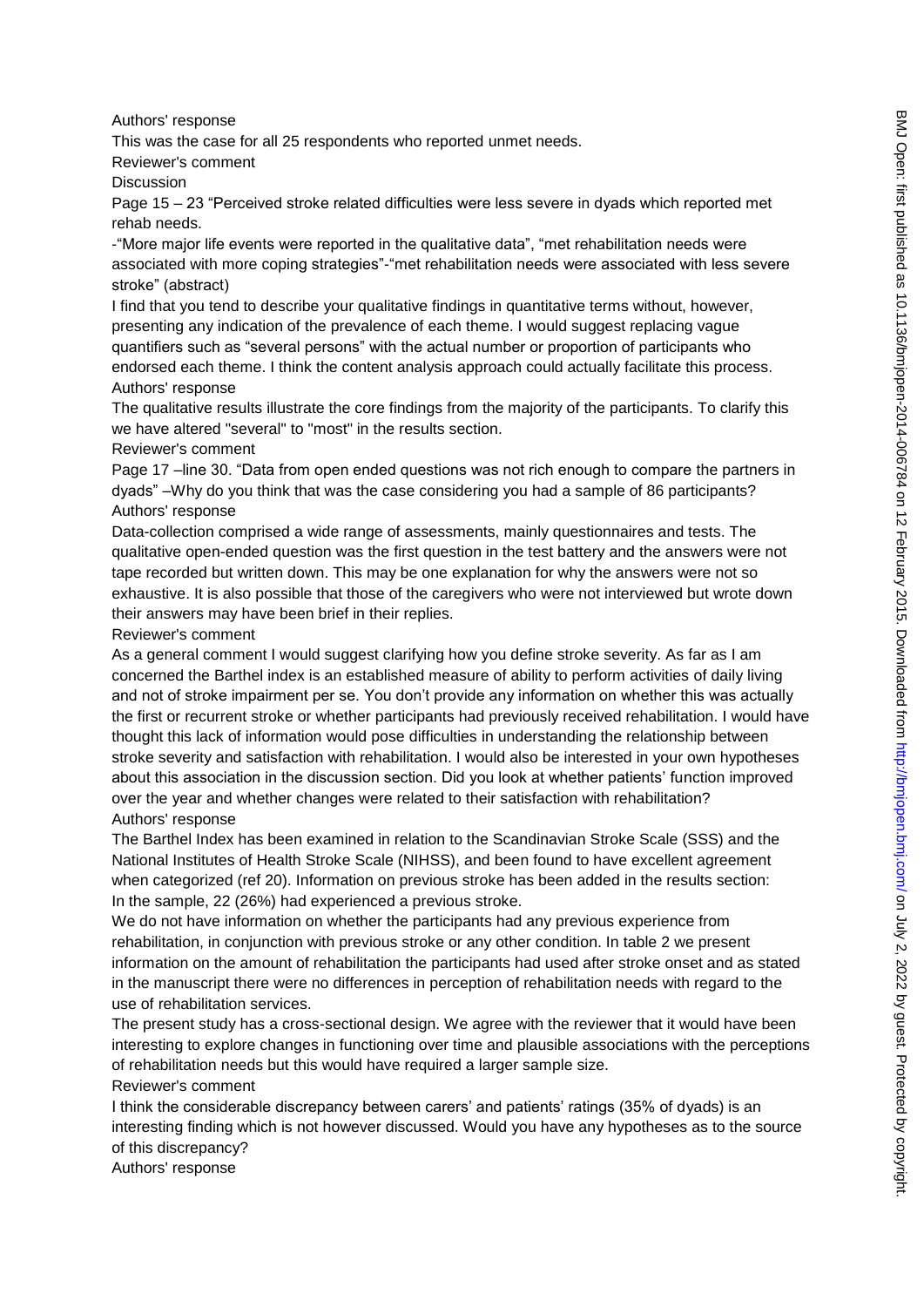We agree with the reviewer that this is a very interesting finding. Plausible explanations could be that the individuals in the dyad are at different stages in their reorientation process. It may possibly be different at longer follow-ups, but will perhaps never be consistent if there are problems related to awareness. The following text has been added in the discussion section:

The discrepancy in perception between persons with stroke and caregivers in the discordant group may reflect that the individuals in the dyad are at different stages in their reorientation process or that there are problems related to awareness.

Reviewer's comment

It might be useful to provide more information on what rehabilitation your participants received and whether your sample reflected the typical casemix for these services, in order to allow your readers assess the transferability/ relevance of your findings to other groups/contexts.

Authors' response

All participants received the ordinary rehabilitation services. Since no differences in perception of rehabilitation needs with regard to the use of rehabilitation (number of inpatient days and outpatient contacts) services were found we have not included detailed information on type of rehabilitation. To clarify the generalizability of our results the following text has been added in the discussion section, fifth paragraph:

However, the study was based on a cohort representing a population of all persons admitted to the stroke units during one year and the proportions of stroke severity are similar to a previous national Swedish one-year follow-up study. 3

# **VERSION 2 – REVIEW**

| <b>REVIEWER</b>        | <b>William Levack</b>                         |
|------------------------|-----------------------------------------------|
|                        | <sup>1</sup> University of Otago, New Zealand |
| <b>REVIEW RETURNED</b> | 16-Dec-2014                                   |

| <b>GENERAL COMMENTS</b> | Thank you to the authors of the time they have taken to revise their<br>manuscript. There is a lot that is positive about these revision. I do<br>have a few remaining comments however about the paper (see<br>below).<br>1. Justification for sample size. I accept the authors' point that no<br>sample size calculation could be made for this study because it<br>involved secondary analysis of data from a prior observational study.<br>I would suggest however that it is made explicit in the method<br>section that this study involved 'secondary analysis' of an existing<br>data set from the longitudinal observational study (LAS-1), so that<br>this is made clear to the reader as well.<br>2. Selection of p-value. I'm not convinced by the justification for the<br>adjusted p-value of <0.01, which was that this is commonly chosen<br>for multiple comparison. There is a lot of debate about how best to<br>adjust p-values for multiple comparisons, but most commonly this is<br>determined using some kind of mathematical correction which is<br>derived in part from the number of statistical tests being conducted. I<br>suggest the author discuss this issue with a biostatistician, but one<br>(of many) useful introductory text on the subject is: Bender, R., &<br>Lange, S. (2001). Adjusting for multiple testing—when and how?.<br>Journal of clinical epidemiology, 54(4), 343-349. Regardless of the |
|-------------------------|-------------------------------------------------------------------------------------------------------------------------------------------------------------------------------------------------------------------------------------------------------------------------------------------------------------------------------------------------------------------------------------------------------------------------------------------------------------------------------------------------------------------------------------------------------------------------------------------------------------------------------------------------------------------------------------------------------------------------------------------------------------------------------------------------------------------------------------------------------------------------------------------------------------------------------------------------------------------------------------------------------------------------------------------------------------------------------------------------------------------------------------------------------------------------------------------------------------------------------------------------------------------------------------------------------------------------------------------------------------------------------------------------------------------------------------------------|
|                         | method used to adjust p-values, I would be satisfied if a reference<br>were made in the paper to the text on which the adjusted p-value<br>was derived.                                                                                                                                                                                                                                                                                                                                                                                                                                                                                                                                                                                                                                                                                                                                                                                                                                                                                                                                                                                                                                                                                                                                                                                                                                                                                         |
|                         | 3. Limitations on analysing interactions between variables. I agree<br>with the authors that the small sample size limited their ability to<br>formally test interactions between variables, and appreciate the                                                                                                                                                                                                                                                                                                                                                                                                                                                                                                                                                                                                                                                                                                                                                                                                                                                                                                                                                                                                                                                                                                                                                                                                                                 |
|                         | addition of the sentence to this effect in the discussion. However,<br>given that severity of stroke is identified in the paper as being                                                                                                                                                                                                                                                                                                                                                                                                                                                                                                                                                                                                                                                                                                                                                                                                                                                                                                                                                                                                                                                                                                                                                                                                                                                                                                        |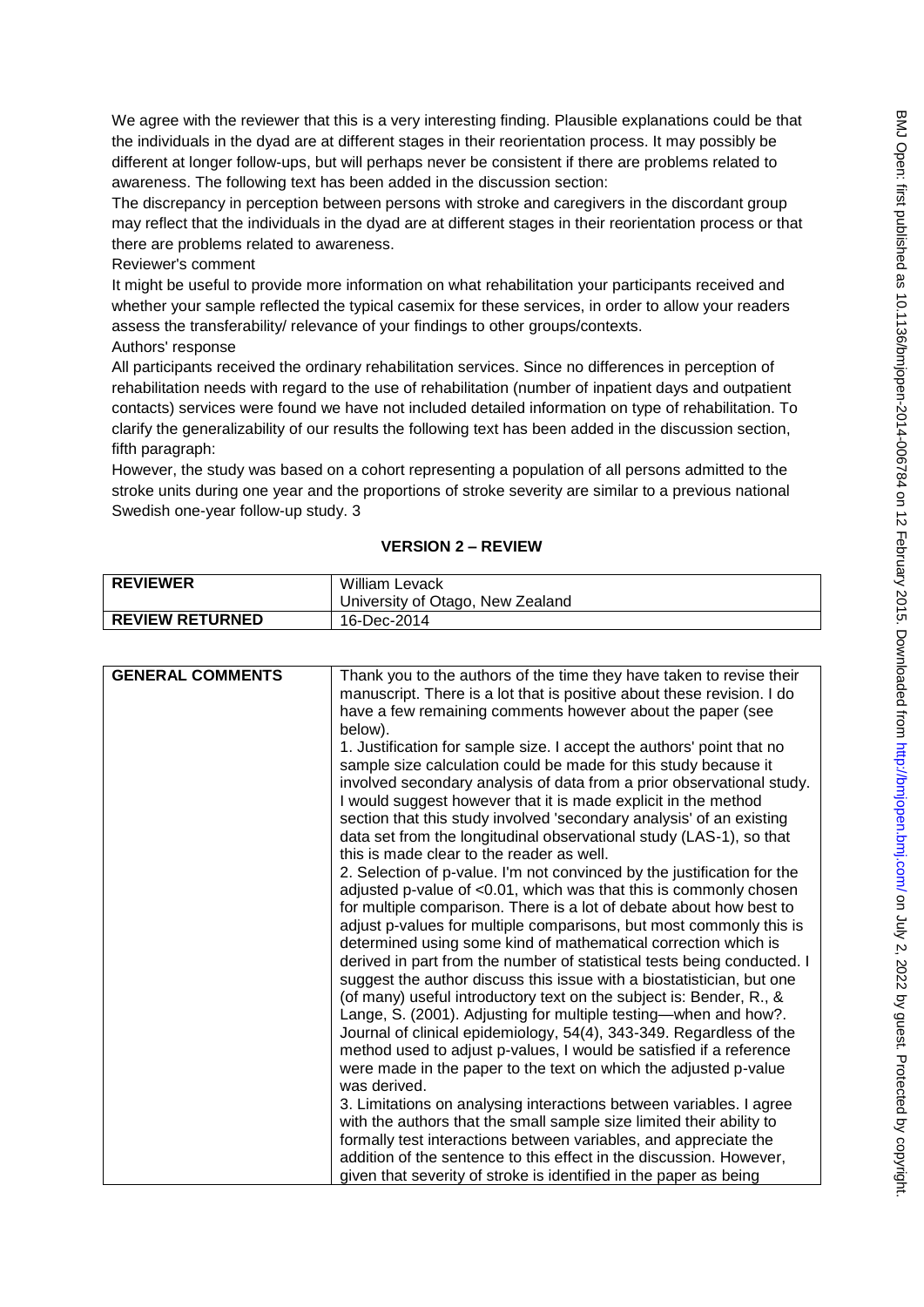| statistically associated with categorisation of people as having met<br>versus unmet rehabilitation needs, it seems important to identify this<br>as highly likely to be a confounding variable in other interactions. |
|------------------------------------------------------------------------------------------------------------------------------------------------------------------------------------------------------------------------|
| This probably should be mentioned in the discussion, and I would<br>prefer it if it was explicitly mentioned in reference to the observed                                                                              |
| relationship between people having or not having 'strategies to                                                                                                                                                        |
| overcome the difficulties experienced', as mild stroke produce minor                                                                                                                                                   |
| problems to overcome, whereas severe stroke produces major                                                                                                                                                             |
| problems to overcome. More serious problems required more                                                                                                                                                              |
| complex or intensive strategies to overcome them, plus of course                                                                                                                                                       |
| more serious cognitive problems associated with more serious                                                                                                                                                           |
| stroke are likely to impede people's ability to come up with solutions.                                                                                                                                                |
| These are very reasonable interpretations of the results that have                                                                                                                                                     |
| been presented, and provide an explanation for the findings that do                                                                                                                                                    |
| not rely on assumptions regarding the patient's personal motivation                                                                                                                                                    |
| or effort (which is currently implied in the way the results are<br>presented).                                                                                                                                        |
| 4. Missing data on the SOC scale. Thank you to the authors for                                                                                                                                                         |
| pointing out the number of missing data points for the SOC data is                                                                                                                                                     |
| provided in Table 2. Given the the SOC data was the only variable                                                                                                                                                      |
| that suffered this loss, my feeling is that this would be something                                                                                                                                                    |
| worthy of highlighting in the results - i.e. I'd recommend including a                                                                                                                                                 |
| sentence along the lines of 'SOC data was only available for 74 of                                                                                                                                                     |
| the 86 participants (see Table 2).'                                                                                                                                                                                    |
|                                                                                                                                                                                                                        |

| <b>REVIEWER</b>        | Niki Chouliara<br>University of Nottingham, UK |
|------------------------|------------------------------------------------|
| <b>REVIEW RETURNED</b> | 30-Dec-2014                                    |

| <b>GENERAL COMMENTS</b><br>Inquiry on page 13, line 3. "This finding can be compared against                                                                                                                                                                                                                                                                                                                                                                                                                                                                                                                                                                                                                                                                                                                                                                                    |
|---------------------------------------------------------------------------------------------------------------------------------------------------------------------------------------------------------------------------------------------------------------------------------------------------------------------------------------------------------------------------------------------------------------------------------------------------------------------------------------------------------------------------------------------------------------------------------------------------------------------------------------------------------------------------------------------------------------------------------------------------------------------------------------------------------------------------------------------------------------------------------|
| those with unmet needs who did not have strategies to overcome<br>the difficulties they experienced". Further to your response, do you<br>mean that none of the 25 respondents with unmet needs had any<br>strategies in place? In the discussion you mention that "people"<br>whose rehab needs were met had more strategies for solving<br>everyday problems". Did they have none or more than those with<br>met needs? Considering that respondents were never specifically<br>asked to comment on strategies could it be that patients did have<br>some strategies in place but never actually mentioned them in the<br>interviews? I suggest re-wording to clarify that these findings are<br>based on subjective self-reports.<br>You suggest that you added a table with an overview of the key<br>findings but I cannot find it in the manuscript I received. I can see |

# **VERSION 2 – AUTHOR RESPONSE**

Comments from Reviewer 1

Reviewer's comment

Justification for sample size. I accept the authors' point that no sample size calculation could be made for this study because it involved secondary analysis of data from a prior observational study. I would suggest however that it is made explicit in the method section that this study involved 'secondary analysis' of an existing data set from the longitudinal observational study (LAS-1), so that this is made clear to the reader as well.

Authors' response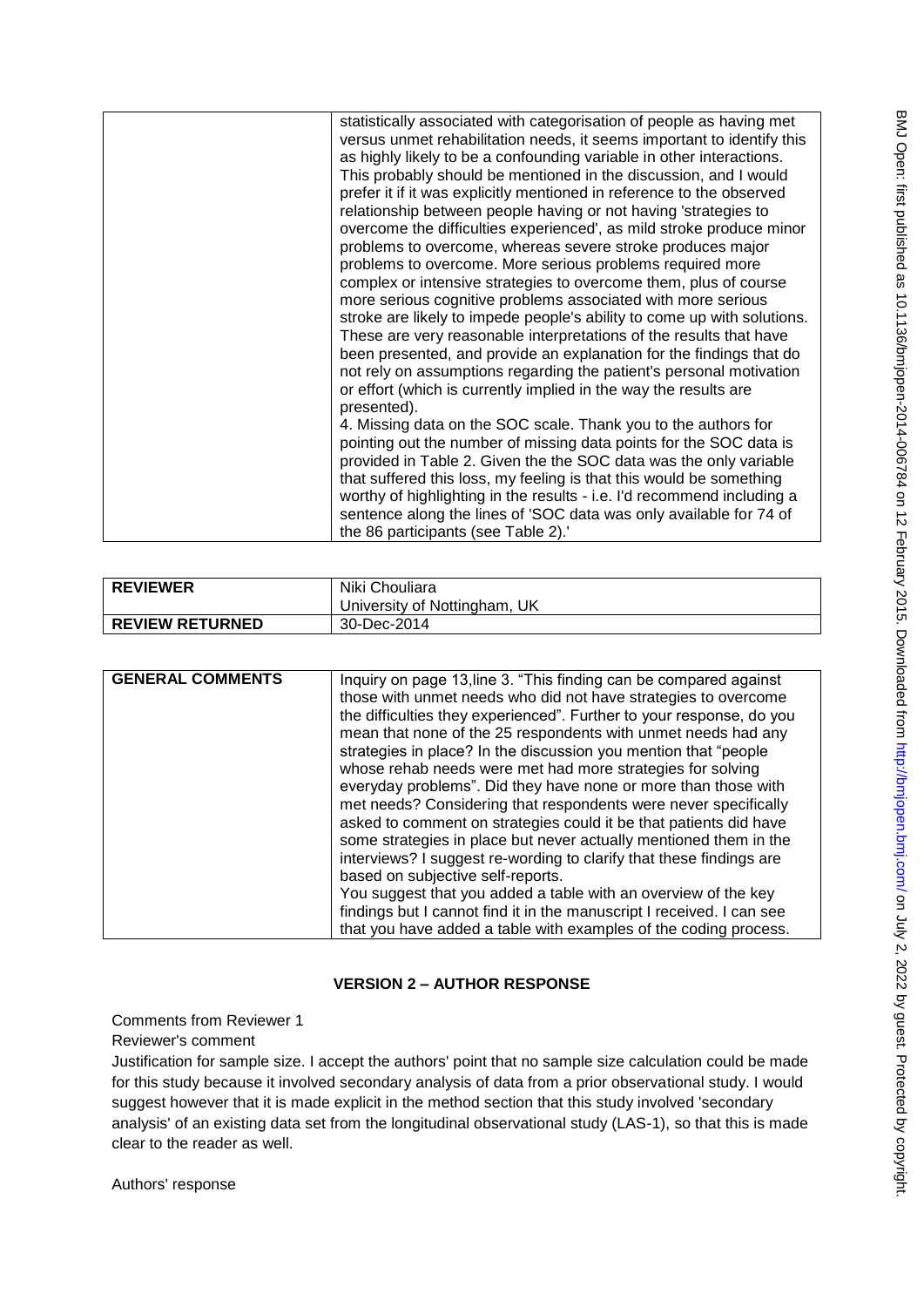The following text has been added in the method section, first paragraph: This study was based on secondary analysis of data from a prospective observational study of the rehabilitation process after stroke named 'Life After Stroke phase 1' (LAS-1).

### Reviewer's comment

Selection of p-value. I'm not convinced by the justification for the adjusted p-value of <0.01, which was that this is commonly chosen for multiple comparison. There is a lot of debate about how best to adjust p-values for multiple comparisons, but most commonly this is determined using some kind of mathematical correction which is derived in part from the number of statistical tests being conducted. I suggest the author discuss this issue with a biostatistician, but one (of many) useful introductory text on the subject is: Bender, R., & Lange, S. (2001). Adjusting for multiple testing—when and how?. Journal of clinical epidemiology, 54(4), 343-349. Regardless of the method used to adjust p-values, I would be satisfied if a reference were made in the paper to the text on which the adjusted p-value was derived.

### Authors' response

To adjust for multiple comparisons by lowering the p value is a method we have chosen based on recommendation from our experienced statistician. She argues that the Bonferroni method can be very conservative if you analyze many variables or perform many tests. All tests may not be independent, then the correction with Bonferroni is too conservative. A reference has been added to the manuscript.

# Reviewer's comment

Limitations on analysing interactions between variables. I agree with the authors that the small sample size limited their ability to formally test interactions between variables, and appreciate the addition of the sentence to this effect in the discussion. However, given that severity of stroke is identified in the paper as being statistically associated with categorisation of people as having met versus unmet rehabilitation needs, it seems important to identify this as highly likely to be a confounding variable in other interactions. This probably should be mentioned in the discussion, and I would prefer it if it was explicitly mentioned in reference to the observed relationship between people having or not having 'strategies to overcome the difficulties experienced', as mild stroke produce minor problems to overcome, whereas severe stroke produces major problems to overcome. More serious problems required more complex or intensive strategies to overcome them, plus of course more serious cognitive problems associated with more serious stroke are likely to impede people's ability to come up with solutions. These are very reasonable interpretations of the results that have been presented, and provide an explanation for the findings that do not rely on assumptions regarding the patient's personal motivation or effort (which is currently implied in the way the results are presented).

#### Authors' response

We agree with the reviewer that this is an important and have added the following text to the discussion section, third paragraph:

Since stroke severity was less severe in dyads which reported met rehabilitation needs it is likely to be a confounding variable as mild stroke may result in minor problems to overcome, whereas severe stroke may lead to major problems to overcome requiring more complex or intensive strategies.

#### Reviewer's comment

Missing data on the SOC scale. Thank you to the authors for pointing out the number of missing data points for the SOC data is provided in Table 2. Given the SOC data was the only variable that suffered this loss, my feeling is that this would be something worthy of highlighting in the results - i.e. I'd recommend including a sentence along the lines of 'SOC data was only available for 74 of the 86 participants (see Table 2).